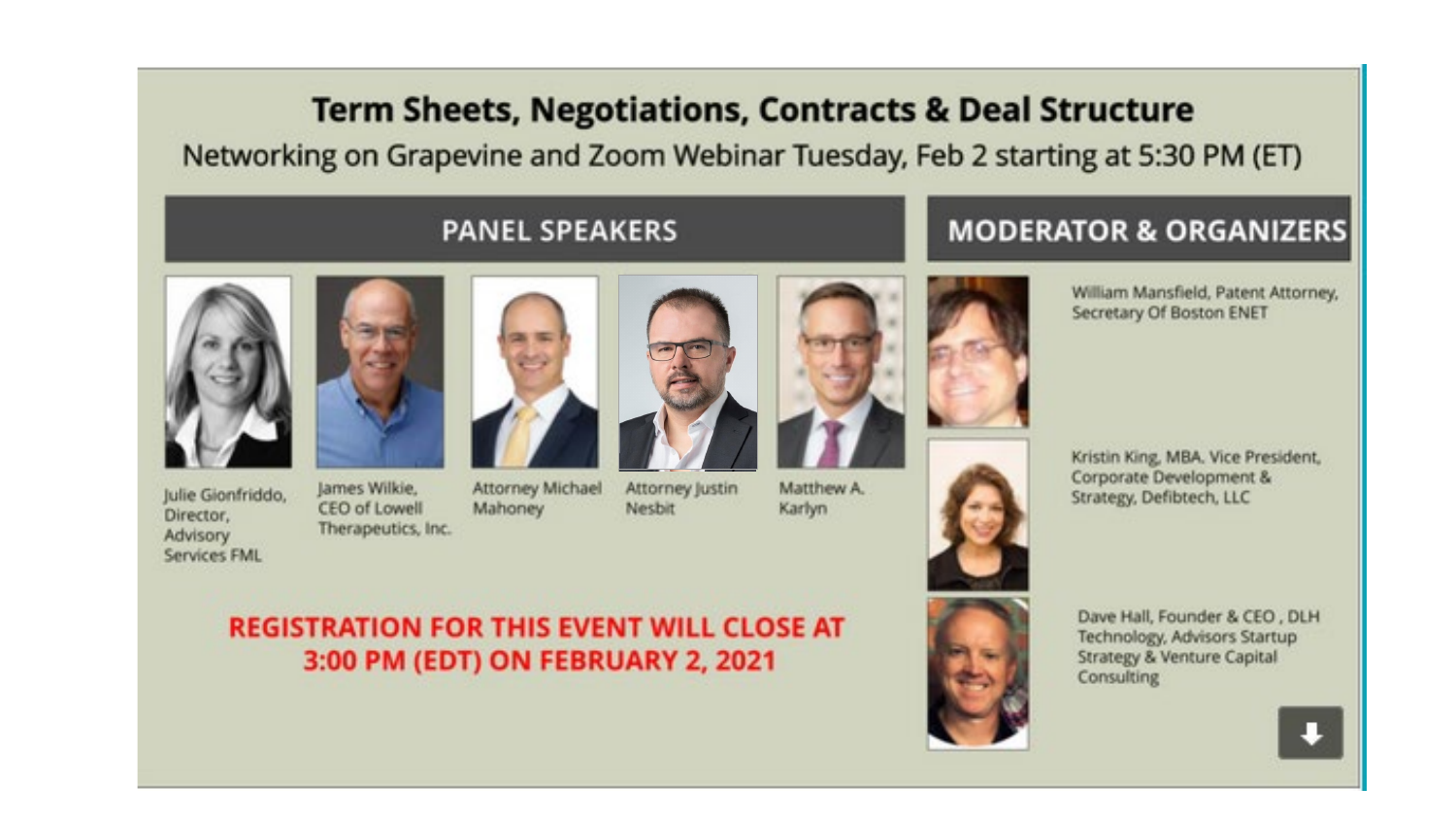# Julie Gionfriddo

• Director of Advisory Services for Fiondella, Milone & LaSaracina in Glastonbury, CT. Provides advisory services to funds and companies in the VC and growth capital space.

• Previously a Principal at Apple Tree Partners, an NYC healthcare venture capital fund, and just prior was a Vice President in the secondary private equity group at Landmark Partners.

• Founding member of the Trinity College Women's Leadership Council, the President of the Women's Association of Venture and Equity; Board member of Launc[H]artford and RevMedica. She holds both a BA and an MA in Economics from Trinity College.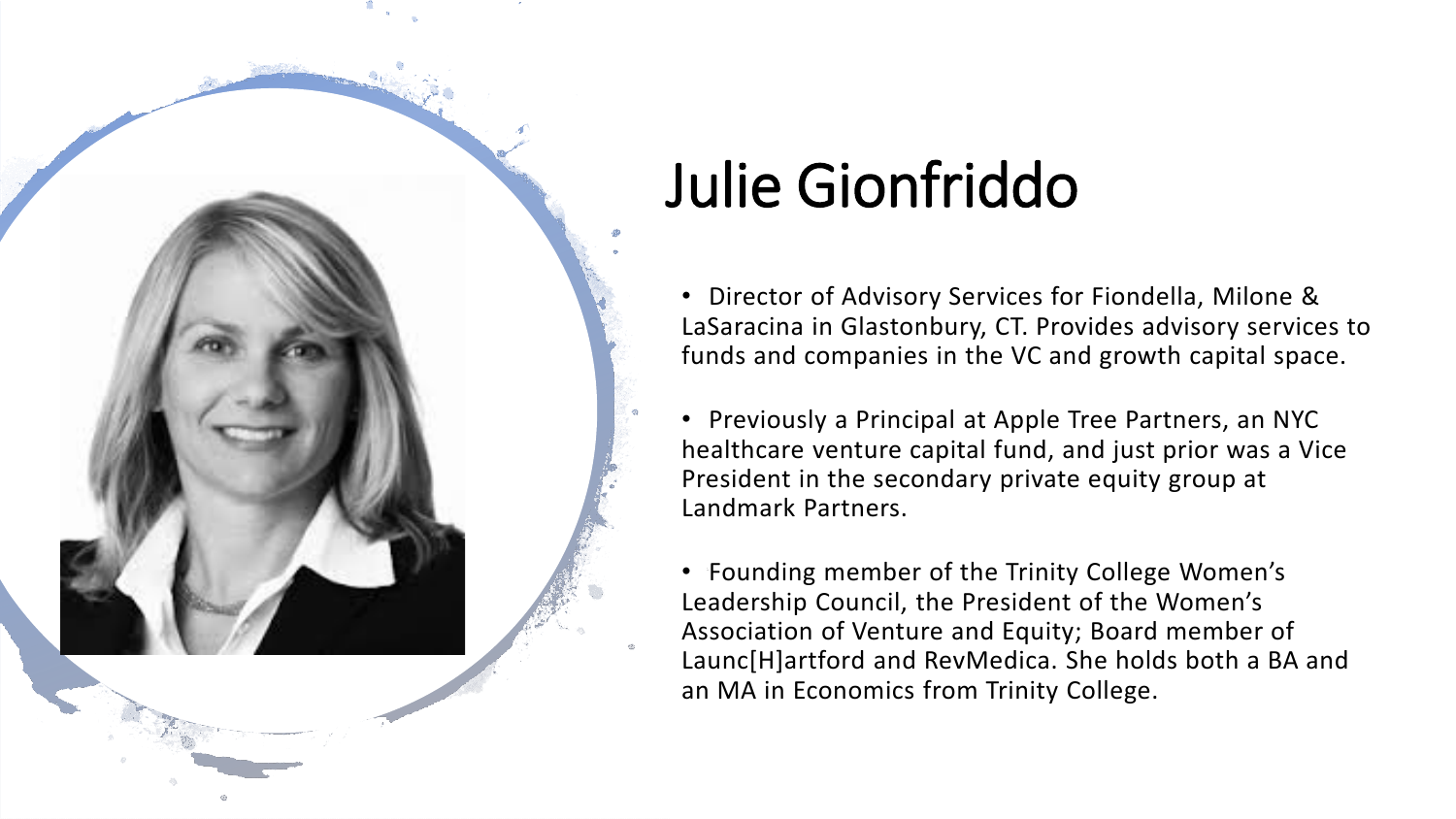# Julie Gionfriddo – Investor / Advisor

*Ready to raise capital? Make sure you have the following ready for the conversation and follow-up due diligence process: entity, pitch deck, financials & projections (detail & support), market landscape, term sheet*

#### ● **Arriving at terms**

- Market terms, Lead Investor, Counsel
- Identifying valuation inflection points and timing so the terms make sense
- Target founder ownership in current round and future trajectory based opportunity and terms

#### ● **Understanding your financial instrument and how it works**

- Framework for note conversion, ownership, timeframe
- Valuation, pre-money for equity conversion, planning the seed round and beyond
- Identifying projected valuation inflection points and timing
- Target founder ownership at each stage

### ● **Tools**

- Entity planning for tax treatment
- Credits & incentives, federal & state (R&D, Angel, etc.)
- Non-dilutive funding
- Advisors, board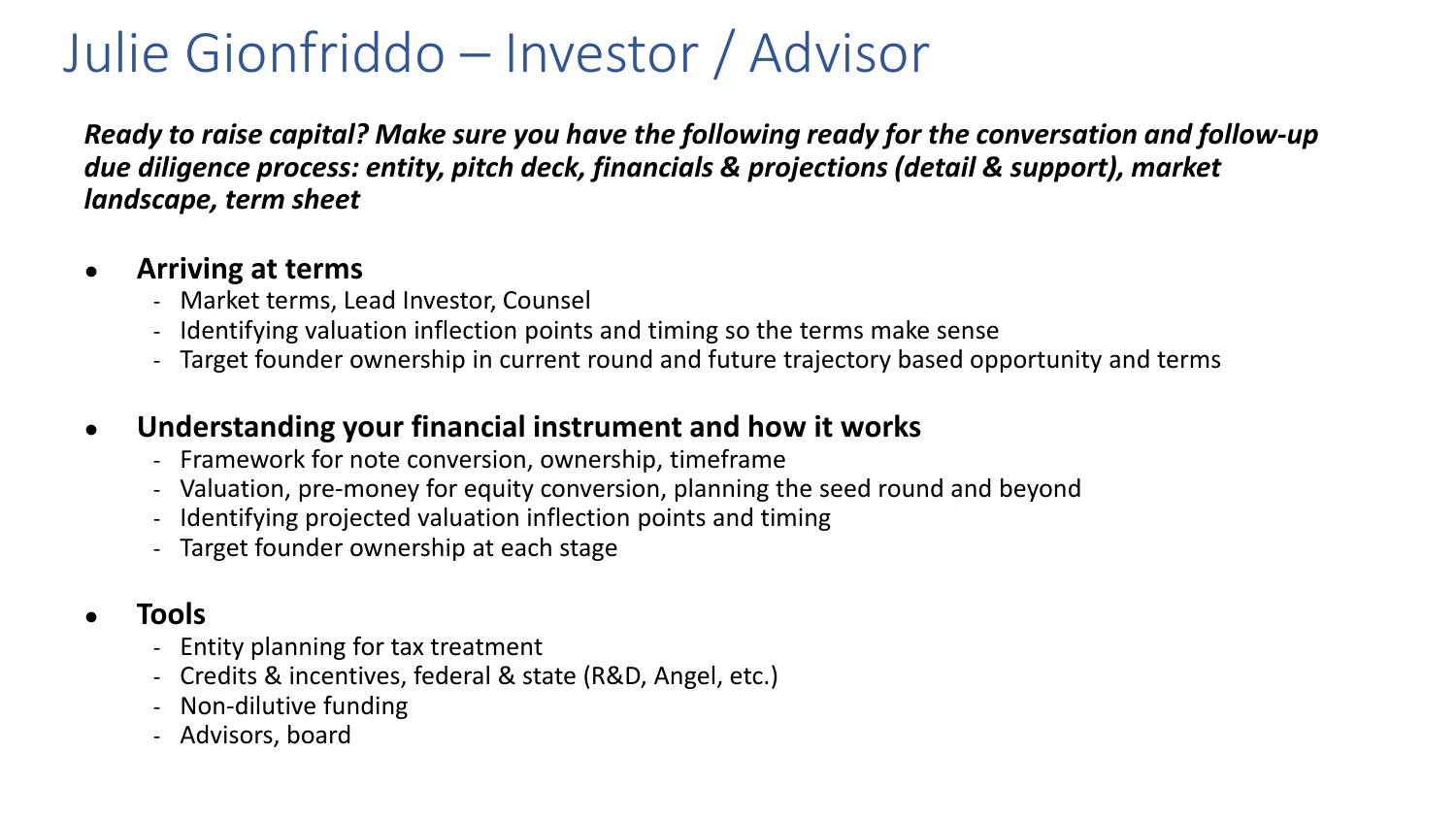# Gesmer<br>Updegrove



Main: 617-350-6800 Direct: 617-531-8331 Justin.Nesbit@gesmer.com **http://www.gesmer.com**

# Justin Nesbit

- Partner at Gesmer Updegrove LLP in Boston, MA
- 22 years of experience representing emerging and established companies with many aspects of their legal and business affairs.
- Negotiated and closed many financing rounds, from SAFEs and convertible notes to preferred stock financings.
- Negotiated and closed many M&A transactions.
- Still enjoy every day I get to help entrepreneurs grow their businesses.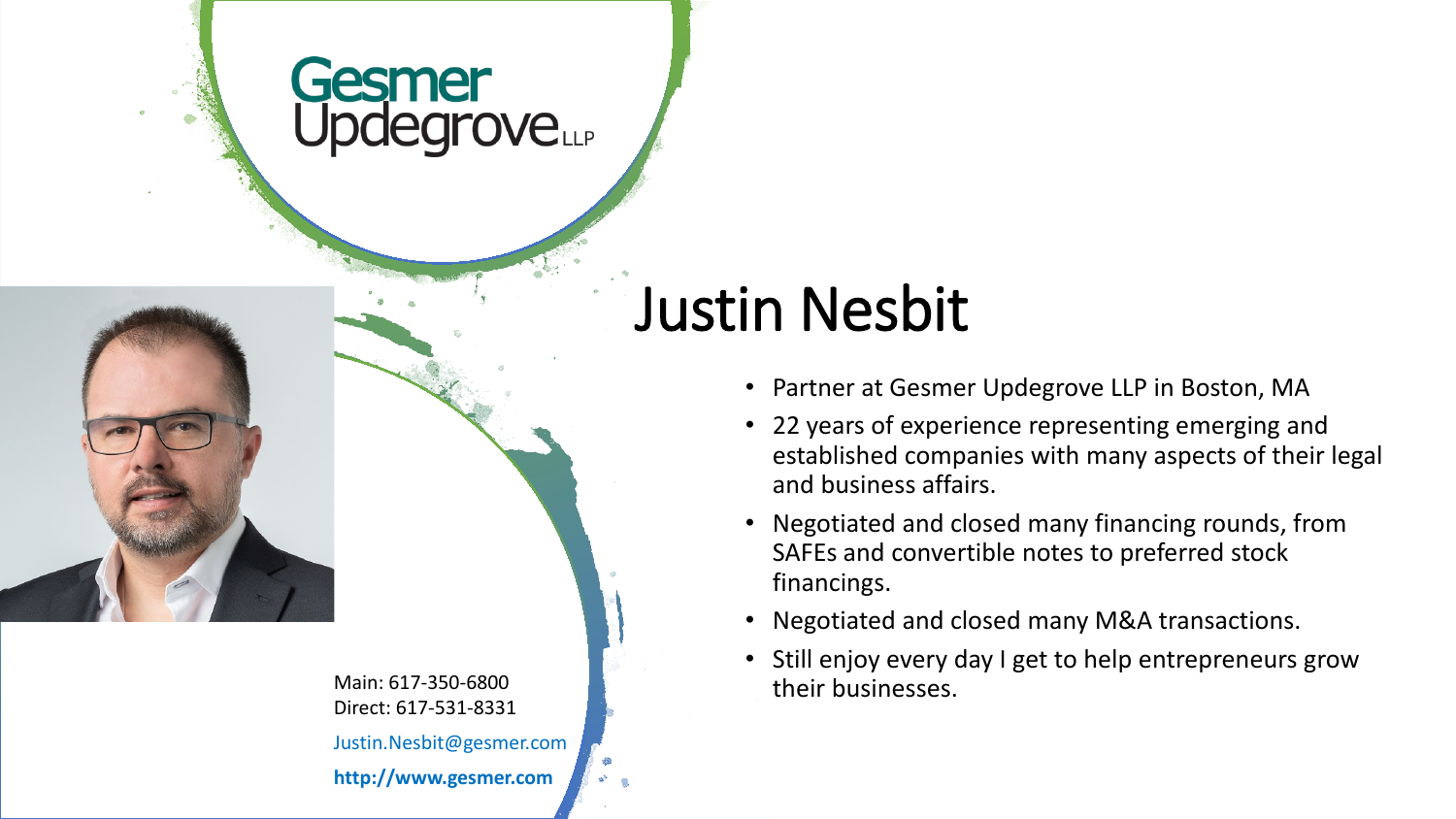# Gesmer **rove**LLP

# Michael Mahoney

Main: 617-350-6800 Direct: 617-531-8339 Michael.Mahoney@gesmer.com **http://www.gesmer.com**

- Associate at Gesmer Updegrove LLP in Boston
- Former business owner with 4 years of experience representing start-ups as well as emerging and established companies on a wide variety of corporate matters.
- Closed a number of private placement debt and equity financing rounds.
- Assisted on a number of M&A transactions.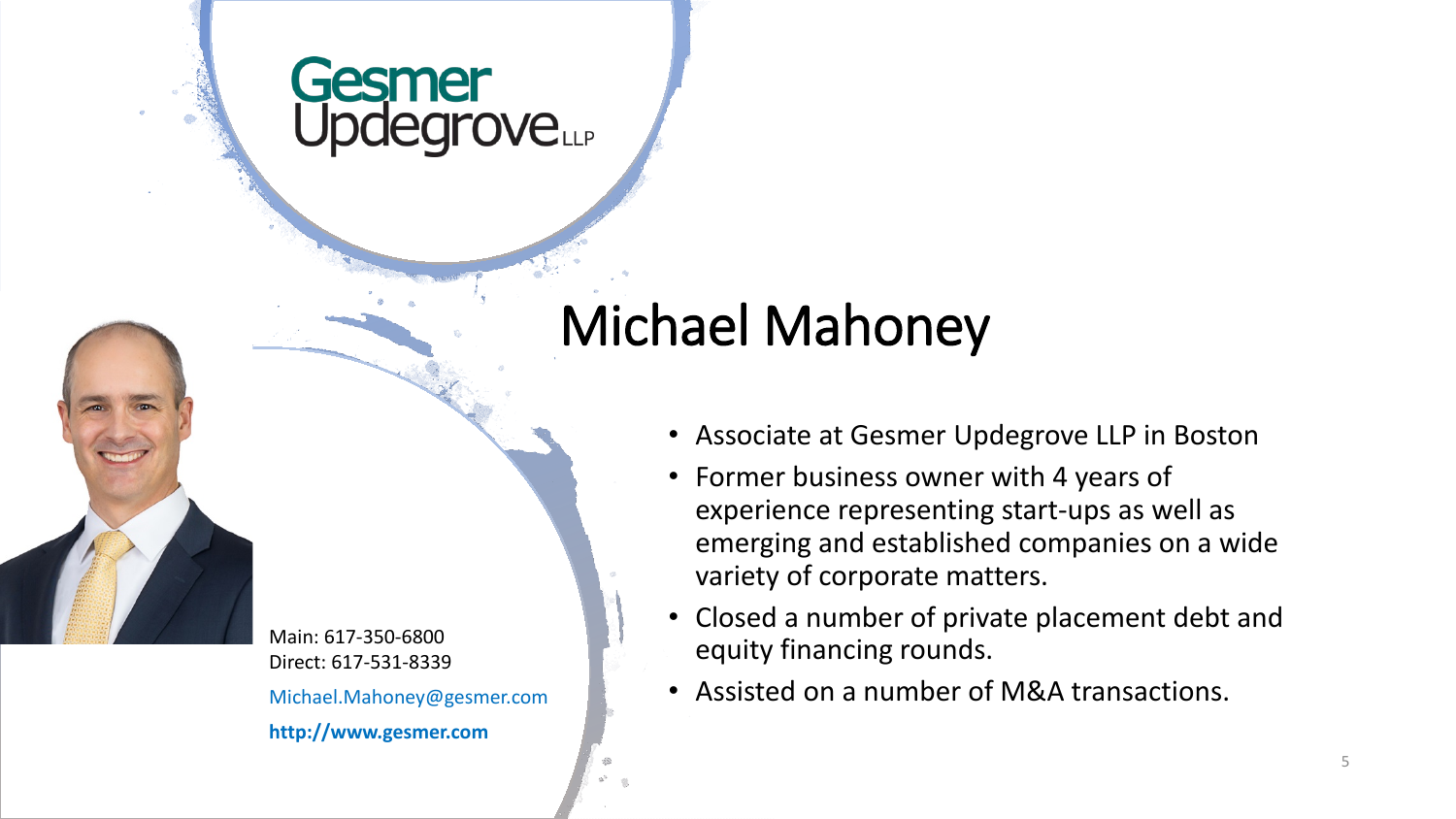# Term Sheets – Key Points

- **1. Get your advisors involved early** Obtain advice from qualified advisors with experience in early-stage financings *prior* to signing the Term Sheet.
- **2. Raise what you need**  Do an honest assessment of the \$\$\$ needed to hit the next set of key milestones / metrics to set up for subsequent financings rounds.
- **3. Don't "give away the farm"**  Know your options for raising capital at an early stage without overly-diluting your ownership.
- **4. Upside to Convertible Instruments**  No need for an agreed upon valuation, and the Company remains under your control.
- **5. Downside to Early Stage Preferred Stock Financings** In addition to requiring an agreed upon valuation, you likely will need to grant Board seat(s) and agree to a host of restrictions on your control of the Company.

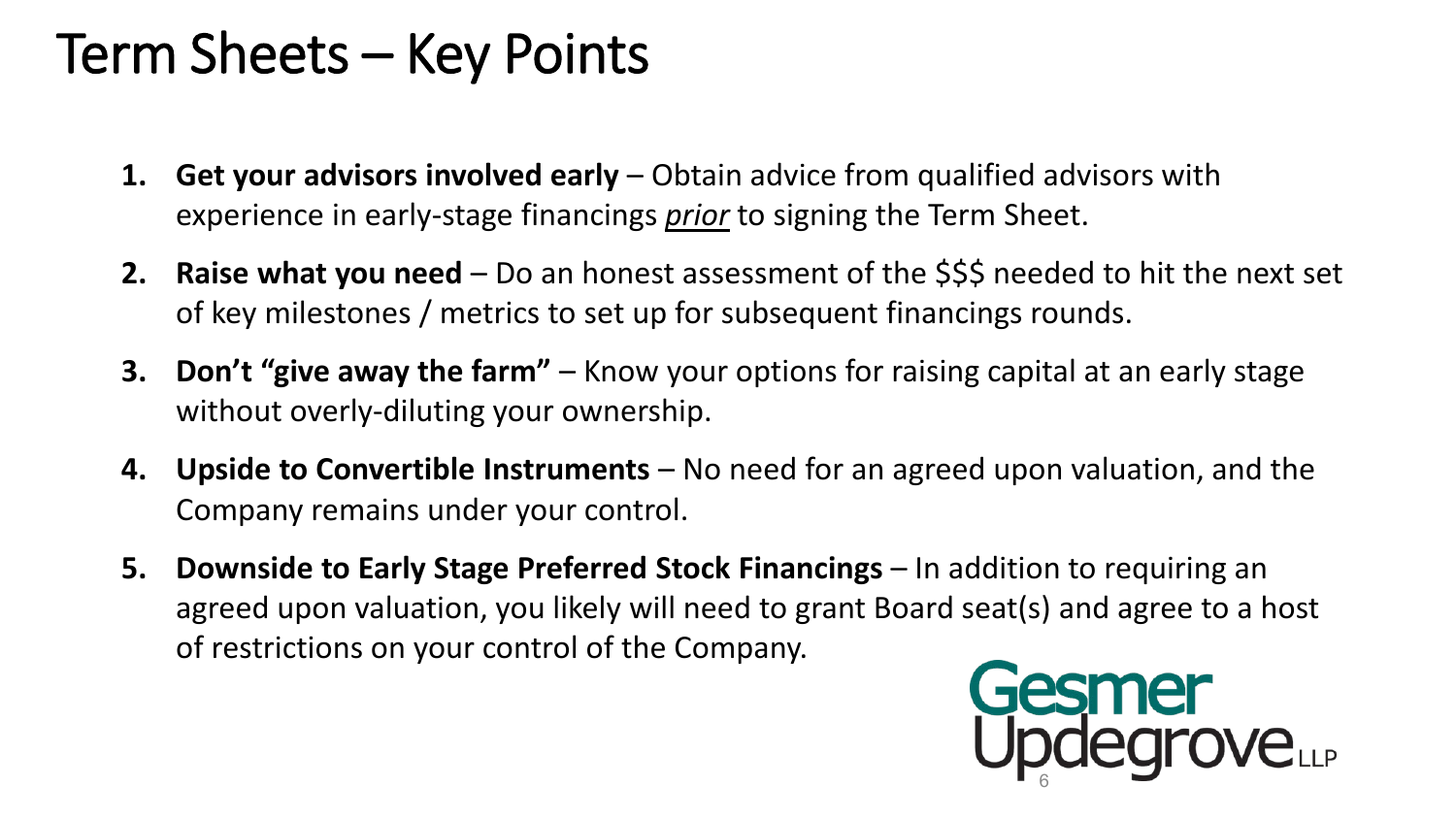# James Wilkie

- CEO, of Lowell Therapeutics, Inc.
- 33 years of experience in the life science industry developing both drugs and devices. CEO of Lowell Therapeutics, Inc., which is developing products for critically ill patients. Member of the Kyto Life Science Advisory Board.
- Jim was COO of Pluromed, Inc. (sold to Sanofi) 6x return to seed investors and a 4.7x return to Series A shareholders. Various positions of increasing responsibility at MedChem Products, Inc. (sold to C.R. Bard). Spun-off certain technology and co-founded Surgical Sealants, Inc.
- Holds 4 issued patents and several pending applications. Jim received his B.S. in Engineering from the University of Massachusetts.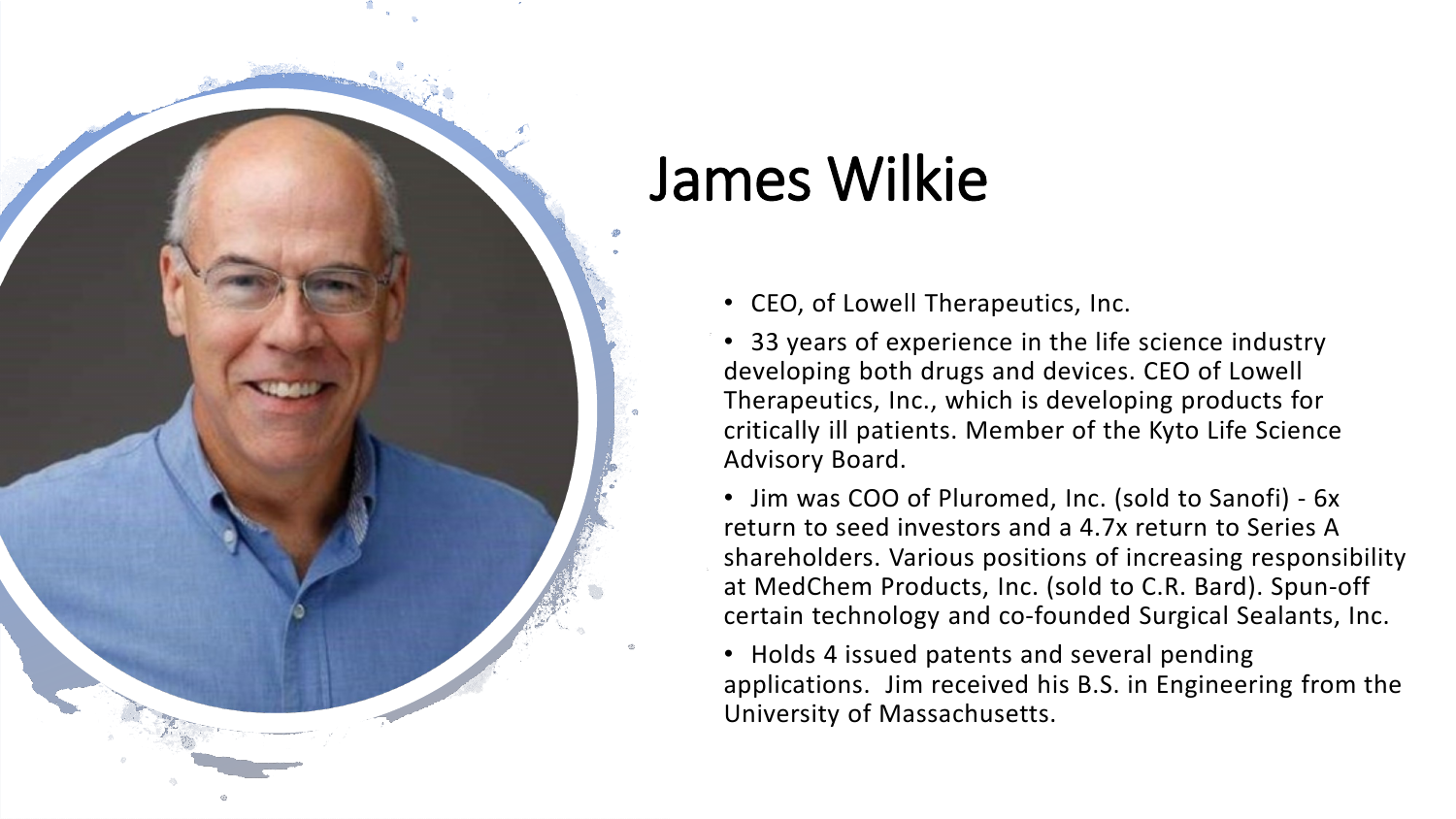# Wilkie's Take



| <b>Term</b>                   | <b>Wilkie's Take</b>                                                                                                                                                                |
|-------------------------------|-------------------------------------------------------------------------------------------------------------------------------------------------------------------------------------|
| <b>Amount of Financing</b>    | Make sure you can get to a milestone that changes the value, preferably, or at least<br>allows you to raise more money. Does it work?                                               |
| <b>Type of Security</b>       | Preferred stock. Investor's money, your time.                                                                                                                                       |
| Price                         | In a seed round, you may need to set the value. Provide a company value and a<br>share price: 1,000,000 shares $\omega$ \$2.50 = \$2.5 post money valuation. Do not over-<br>value. |
| <b>Option Pool</b>            | 5-10%. You can increase it later.                                                                                                                                                   |
| <b>Cap Table</b>              | Make it straight forward, avoid complex structure.                                                                                                                                  |
| <b>Closing</b>                | In a seed round, you will need to drive the date. But you'll need some (3) investors<br>"in" before you set the date. You'll be herding cats.                                       |
| <b>Board of Directors</b>     | Make sure they add value complementary to yours.                                                                                                                                    |
| <b>Liquidation Preference</b> | 1x, yes! I want my money back first!                                                                                                                                                |
| <b>Antidilution</b>           | I'm not a fan. Some may push – but resist. They can buy more in the next round.                                                                                                     |
| <b>Dividends</b>              | I'm not a fan.                                                                                                                                                                      |
| <b>Information Rights</b>     | Of course. Customary financials. Add confidentiality.                                                                                                                               |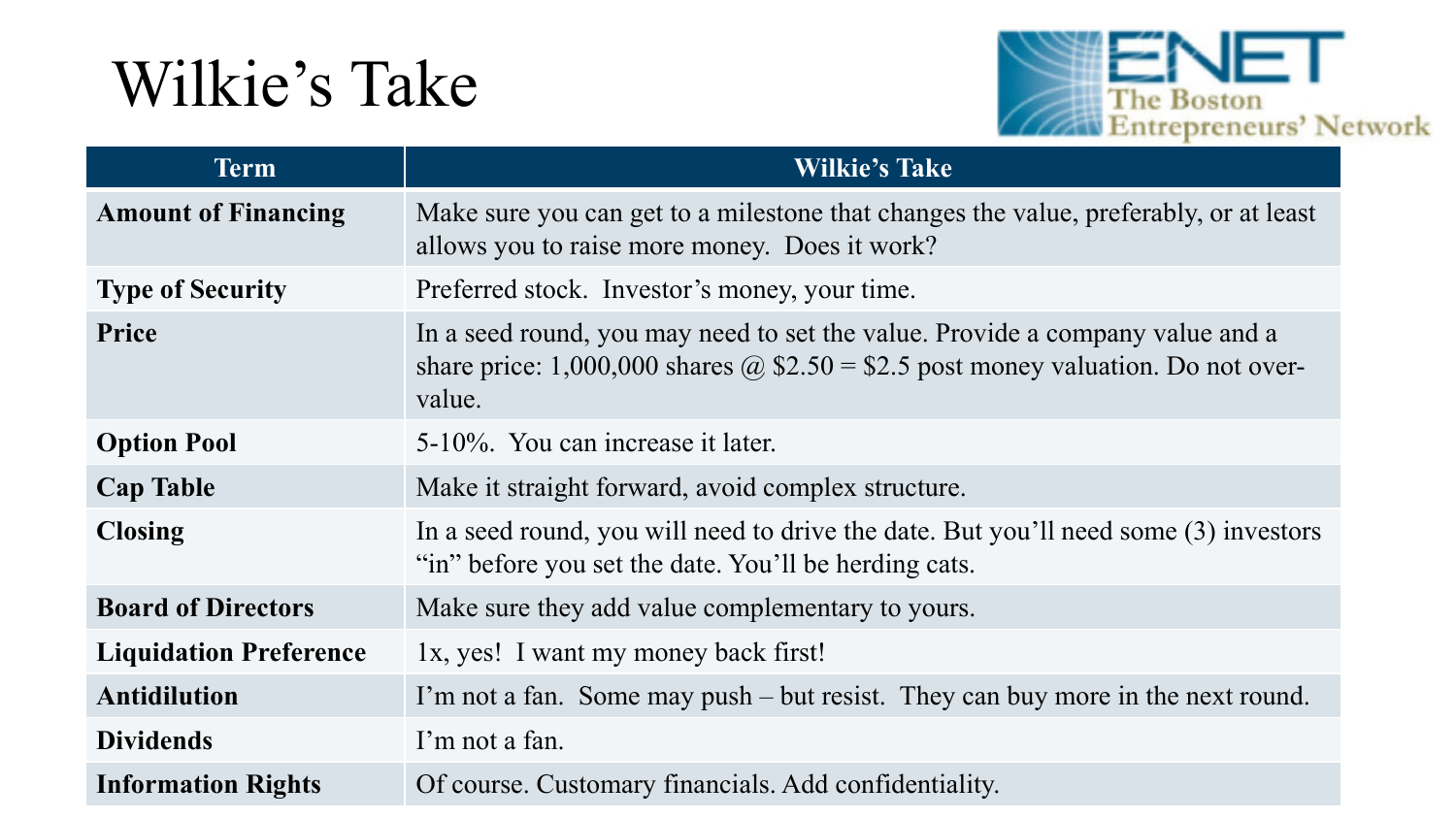# Matt Karlyn



• Partner at the Boston, MA office of Morrison & Foerster LLP.

• 23 years of experience in working with companies in the healthcare, pharmaceutical, medical device, and technology industries on a wide range of commercial life sciences, licensing, and technology transactions.

• His clients range from Fortune 100 companies to start-ups, and he regularly advises companies on matters involving IP commercialization, complex collaboration transactions, licensing initiatives, subscription-based economics, and business transactions related to the procurement, development, commercialization, and use of technology and life sciences products.

• B.A from Union College, a J.D. from Temple University, and a M.B.A. from the University of Chicago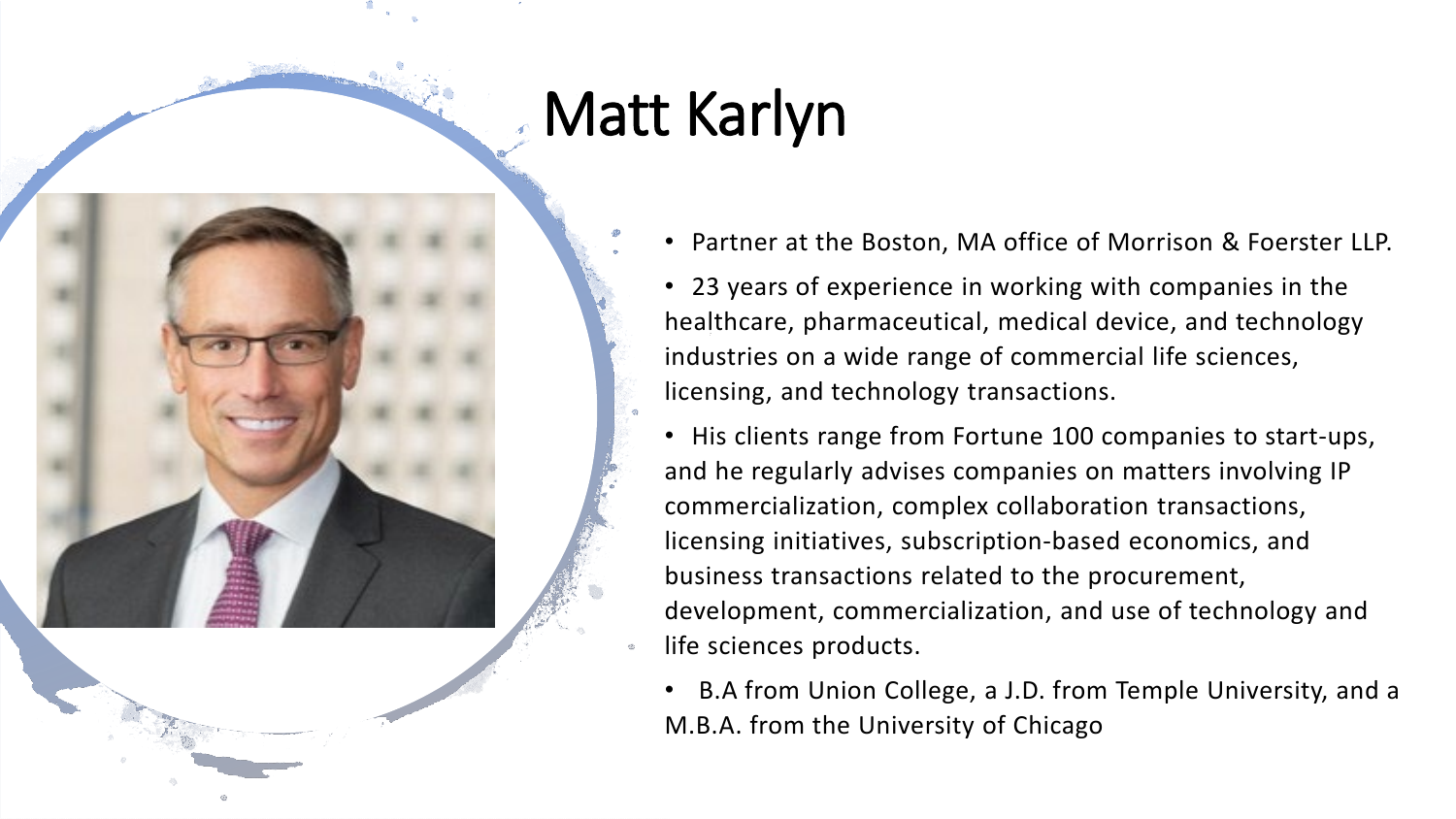# Matt's Take – Common Mistakes

## Non-Binding

- Subject to due diligence and execution of definitive transaction documents.
- Confidentiality and exclusivity provisions may be binding.

#### Diligence: Employee Matters

- Proprietary information and invention assignment agreements.
- Non-solicitation and non-compete agreements.

#### Failing to Obtain Good Title to IP

• The company must own its IP assets

#### Failing to Properly License Technology Protected by Others

• The company must obtain rights to use patented or copyrighted material of others.

#### Failing to Protect Trade Secrets

• The company must protect its trade secrets.